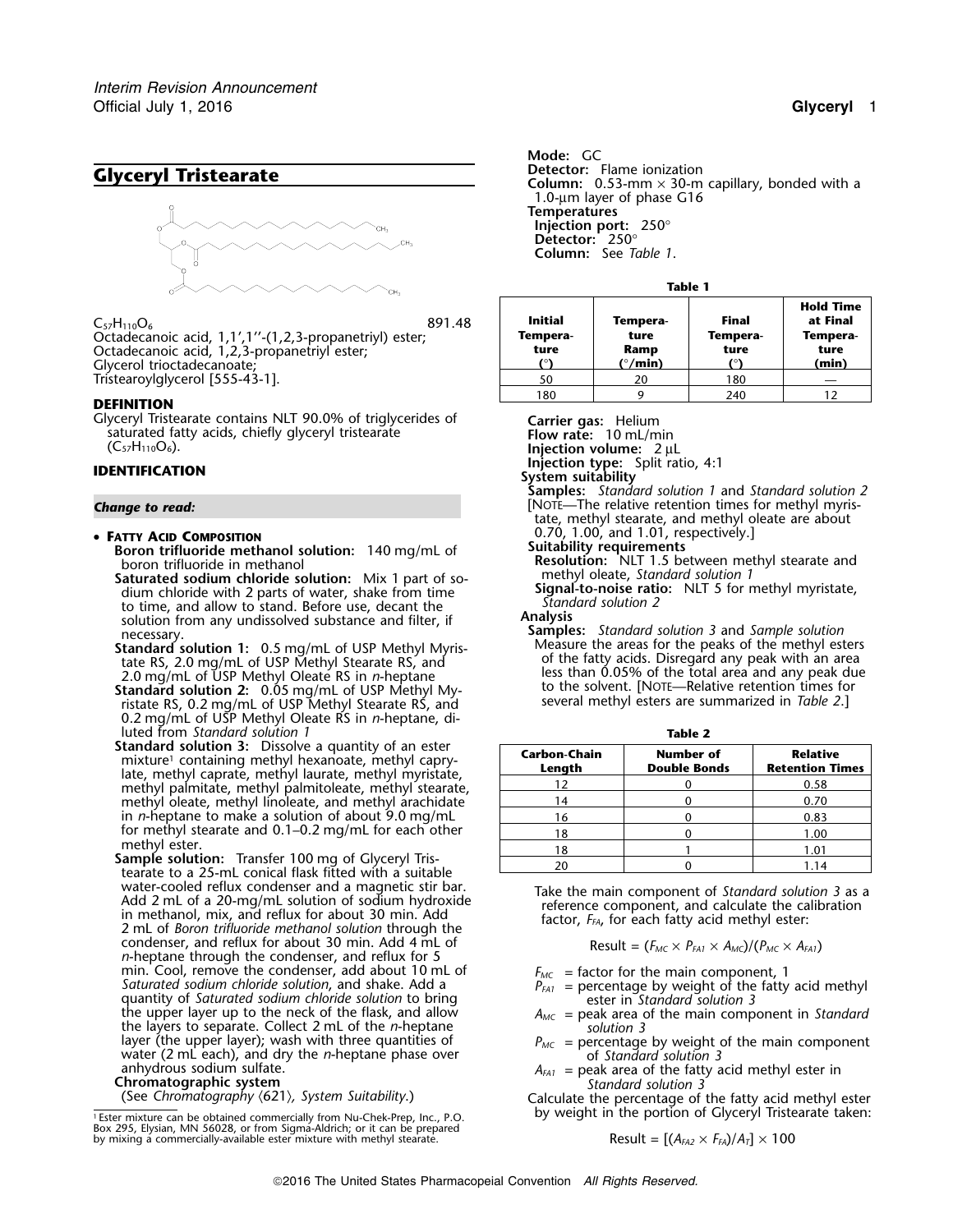*AFA2* = peak area of the fatty acid methyl ester in the **Acceptance criteria:** NLT 90.0% of triglycerides *Sample solution*

 $F_{FA}$  = calibration factor<br> $A_{T}$  = sum of the peak areas of the fatty acid methyl **• RESIDUE ON IGNITION**  $\langle 281 \rangle$ : NMT 0.1%  $=$  sum of the peak areas of the fatty acid methyl esters in the *Sample solution*

**Acceptance criteria:** *Delete the following:* Glyceryl Tristearate exhibits the composition profile of fatty acids shown in *Table 3*. **•**

Jan-2018) **Table 3** •

| Carbon-Chain<br>Length | <b>Number of</b><br><b>Double Bonds</b> | Percentage<br>(w/w)                  |
|------------------------|-----------------------------------------|--------------------------------------|
| 6, 8, 10               |                                         | $0.0 - 0.3$                          |
| 12                     |                                         | $0.0 - 0.5$                          |
| 14                     |                                         | $0.0 - 0.5$                          |
| 16                     |                                         | $0.0 - 2.0$                          |
| 16                     |                                         | $0.0 - 0.1$                          |
| 18                     |                                         | $\geq 97$                            |
| 18                     |                                         | $0.0 - 0.5$                          |
| 18                     |                                         | $0.0 - 0.5$                          |
| 20                     |                                         | 1.0  (IRA 1-Jul-<br>$0.0 -$<br>2016) |

•

**CONTENT OF TRIGLYCERIDES CONTENT OF TRIGLYCERIDES** 

- **Sample solution:** 8 mg/mL of Glyceryl Tristearate in **Standard stock solution:** Transfer 5.0 mL of nickel
- 
- 

**DETE** Two or three 7.5-mm  $\times$  30-cm L21 columns respectively, of nickel.<br>
may be used in place of the one 60-cm column, pro-**Sample solution:** Tran The column temperature may be lowered to ambient (fluoropolymer or quartz), and add 6.0 mL of nitric temperature, although working at 40° provides stable  $\frac{1}{\sqrt{2}}$  and  $\frac{1}{\sqrt{2}}$ , and  $\frac{1}{\sqrt{2}}$  and  $\frac{1}{\sqrt{2}}$  an

Result =  $(r_U/r_T) \times 100$ 

- 
- = sum of all the glyceride peak responses from the *Sample solution*

**.**• **HEAVY METALS** 〈**231**〉**,** *Method II***:** NMT 10 ppm• (Official 1-

### **ALKALINE IMPURITIES**

**Analysis:** Prepare a mixture of 2.0 g of Glyceryl Tris-**Length Double Bonds (w/w)** tearate, 15 mL of alcohol, and 30 mL of ether. Dissolve by gentle heating. Add 0.05 mL of bromophenol blue<br>TS, and titrate with 0.01 N hydrochloric acid VS until the mixture turns yellow.<br>**Acceptance criteria:** NMT 0.4 mL of 0.01 N hydro-<br>chloric acid is required.

### **Change to read:**

### • LIMIT OF NICKEL

**LAUTION—When using closed high-pressure digestion ves**sels and laboratory microwave equipment, be familiar<br>with the safety and operating instructions given by the<br>manufacturer.]

- **ASSAY ASSAY Magnesium nitrate solution:** 10 mg/mL of magne-
	- **Mobile phase:** Tetrahydrofuran **Ammonium dihydrogen phosphate solution:**<br> **System suitability solution:** 40 mg/mL of USP Glyceryl 100 mg/mL of ammonium dihydrogen phosphate in<br>
	Distearate RS in *Mobile phase* vater vater<br>

Mobile phase<br>
Chromatographic system<br>
(See Chromatography (621), System Suitability.)<br>
Mode: LC<br>
Mode: LC<br>
Mode: LC<br>
Mode: LC

- **Standard solutions:** To four identical 25-mL volumetric **Detector:** Refractive index flasks, each containing 6 mL of nitric acid, transfer 25, **Column:** 7.5-mm × 60-cm; 3-µm or 5-µm 100-A˚ 50, 75, and 100 <sup>µ</sup>L, respectively, of the *Standard stock* **Column:** 7.5-mm × 60-cm; 3-µm or 5-µm 100-Å<br>
packing L21<br> **Emperatures**<br> **Emperatures**<br> **Column:** 40°<br> **Column:** 40°<br> **Column:** 40°<br> **Column:** 40°<br> **Column:** 40°<br> **Column:** 40°<br> **Column:** 40°<br> **Column:** 40°<br> **Column:** 40
- may be used in place of the one 60-cm column, pro- **Sample solution:** Transfer 0.25 g of Glyceryl Tristearate temperature, although working at 40° provides stable acid and 2.0 mL of 30% hydrogen peroxide. Place the separation conditions and ensures better sample closed vessel in a laboratory microwave oven, and diseparation conditions and ensures better sample<br>solubility.]<br>
Flow rate: 1 mL/min<br>
Injection volume: 40 μL<br>
System suitability solution<br>
Sample: System suitability solution<br>
The relative retention times for triglycerides, NOTE—The relative retention times for triglycerides, di-<br>glycerides, monoglycerides, and glycerin are 0.78, *nesium nitrate solution* and 0.5 mL of *Ammonium*<br>0.81, 0.86, and 1.00, respectively.] *nesium dihydrogen phospha* 0.81, 0.86, and 1.00, respectively.]<br> **Suitability requirements**<br> **Resolution:** NLT 1.0 between the diglycerides and<br>
the monoglycerides<br>
the monoglycerides<br>
the monoglycerides<br>
the monoglycerides<br>
the monoglycerides
	- the monoglycerides<br>**Relative standard deviation:** NMT 2.0%, deter- digestion vessel, and proceed as directed for the *Sam*-<br>mined for the monoglycerides peak beaches and ple solution.

Analysis<br>
Samples: System suitability solution and Sample<br>
solution: Into a 50.0-ml volumetric flask, intro-<br>
solution 1.0 ml of Magnesium nitrate solution, 1.0 ml of<br>
Ammonium dihydrogen phosphate solution and 12.0 m *solution Ammonium dihydrogen phosphate solution*, and 12.0 mL Calculate the percentage of triglycerides in the portion of nitric acid. Dilute with water to volume, and mix. of Glyceryl Tristearate taken: **Instrumental conditions**

(See •.*Atomic Absorption Spectroscopy* 〈852〉.)• (CN 1-May-

*r*<sub>*U*</sub> = peak response of the triglycerides from the **Analytical wavelength:** Maximum absorbance at *Sample solution* **Analytical wavelength:** Maximum absorbance at *Sample solution* 232.0 nm